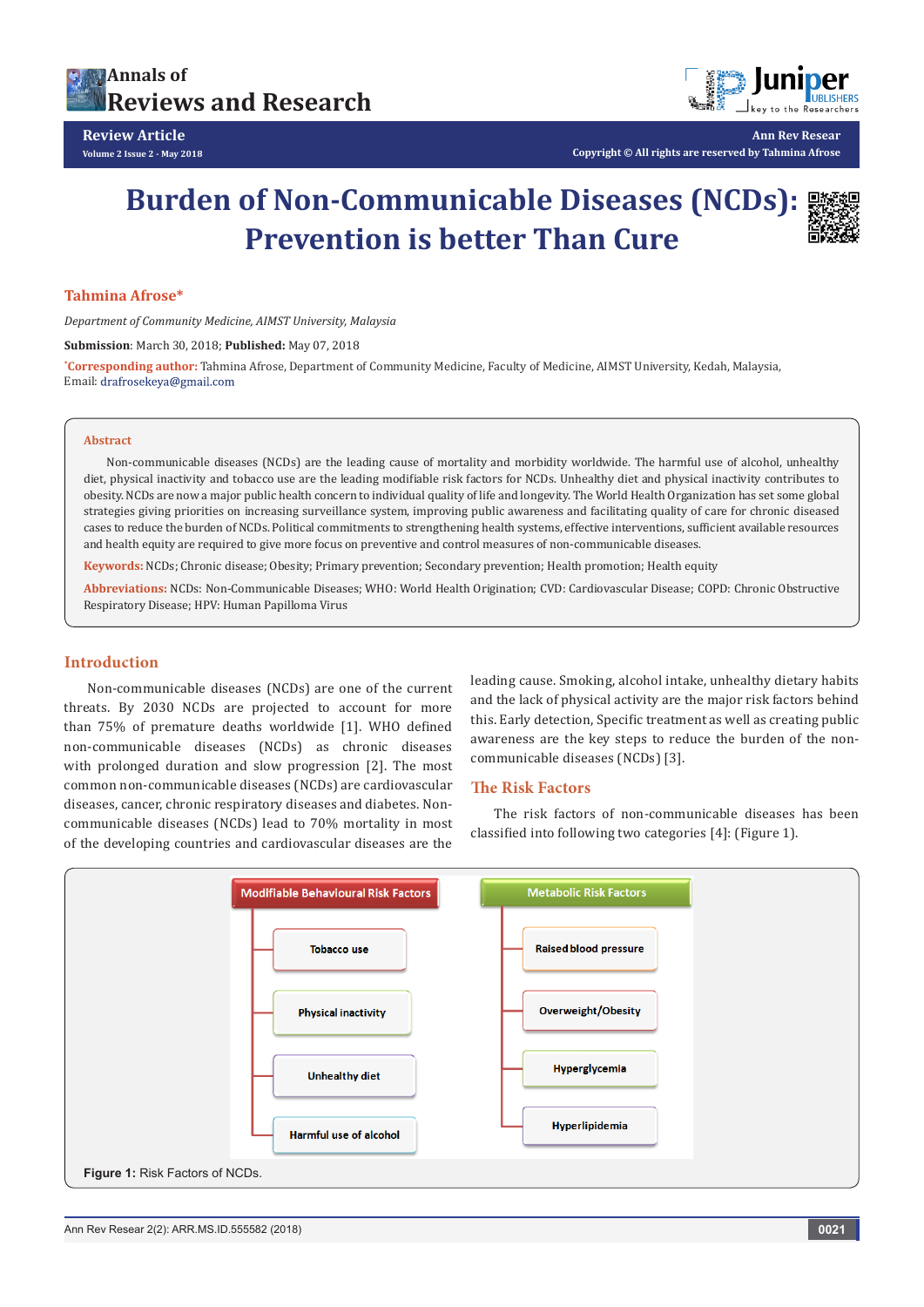## **Modifiable risk factors**

Modifiable risk factors those behaviors and exposure that can be changed and which are related to raise a person's risk of any of the NCDs. The major modifiable risk factors for NCDs include the followings [4]:

**Tobacco use:** Tobacco use is one of the major preventable causes of NCDs which accounts for 7.2 million mortality every year. Global trends for tobacco consumption are increasing day by day [5]. WHO projected that by 2020 it will cause around 7.5 million deaths annually [6]. By acting together it is a necessity to take immediate action against tobacco use [7].

**Physical inactivity:** Inadequate physical activity is another risk factor for developing major non-communicable diseases (NCDs) such as coronary heart disease, type 2 diabetes, and certain cancers [8]. Worldwide in every year about 1.6 million mortality are related to inadequate physical activity [4].

**Unhealthy diet:** Unhealthy diets are those diets which contain a high amount of fats, free sugars and salts. According to WHO about 4.1million annual deaths have been reported due to excess salt intake [4]. Low intake of fruits and vegetables are associated with gastrointestinal cancer, coronary heart disease and stroke. Physical inactivity and unhealthy diets are the leading causes for overweight and obesity [9]. Excess consumption of saturated fat and trans-fat and high intake of sugar and salt with low intake of fruits and fresh vegetables contributes to dietrelated NCDs [10].

**Harmful intake of alcohol:** Uncontrolled alcohol consumption is associated with adverse health outcomes. Harmful intake of alcohol is related to develop more than 10% non-communicable diseases worldwide [11].

#### **Metabolic risk factors**

Metabolic risk factors are associated with harmful biochemical processes in human body that ultimately leads to adverse health outcomes. The common metabolic risk factors for non-communicable diseases (NCDs) includes: [4]

**Raised blood pressure:** Raised blood pressure is major risk factors for certain cardiovascular diseases such as coronary heart disease, ischemic heart disease and hemorrhagic shock and proper maintaining the blood pressure below 140/90mm of Hg can reduce the risk for any cardiovascular complications [12].

**Overweight and obesity:** In both developing and developed countries the prevalence rate of overweight and obesity, which are considered as the key risk factors for non-communicable diseases (NCDs) are increasing day by day [13].

**Hyperglycemia:** Hyperglycemia or high blood glucose levels are one of the clinical features for patient suffering from diabetes mellitus [14]. Several studies showed that mortality rate and substantial neurological disability after acute stroke are commonly associated with diabetic patient than non-diabetic one [14-18].

## **The Four Major Non-Communicable Diseases (NCDs)**

Unfortunately most of the communicable diseases are diagnosed in the advanced stages when the treatment is more costly and complications are more severe. By early diagnosis and prompt treatment these non-communicable diseases (NCDs) are preventable and controllable. According to WHO the major four non-communicable diseases (NCDs) are: [19,20]

## **Cardiovascular disease (CVD)**

Cardiovascular disease (CVD) is the primary cause of death globally and in the last century heart disease and stroke became very common [20].

**Cancer:** By 2030 there are projected 11 million cases of cancers will be diagnosed annually in the lower-middleincome countries. Lung cancer is the number one killer which is associated with smoking. Other common cancers are colon cancer, uterine cancer etc [20].

**Diabetes:** Uncontrolled diabetes is associated with severe consequences like renal failure, stroke, heart disease and some neurological complications [21].

**Chronic Respiratory Diseases:** Chronic respiratory diseases include Chronic obstructive respiratory disease (COPD) and asthma. The leading cause of Chronic obstructive respiratory disease (COPD) is smoking. The other causes are air pollution, occupational dusts and chemicals. COPD is also preventable [19,20].

## **Disease Prevention**

According to WHO the disease prevention can be classified into following four levels: [22]

#### **Primordial prevention**

It includes the actions and measures that inhibit the emergence of risk factors in the form of environmental, economic, social, and behavioral conditions and cultural patterns of living. The main intervention in primordial prevention is through individual and mass education.

**Primary prevention:** These preventive measures are taken for avoiding the manifestation of a disease. The intervention under primary prevention includes health promotion such as oral & dental hygiene education and specific protection. Example of specific protection includes immunization, nutritional and food supplementation etc.

**Secondary prevention:** Secondary prevention undertaken to halt the progress of disease at its earliest stage. Its intervention includes early diagnosis and prompt treatment of the diseased condition. The activities under secondary prevention include population-based screening programmers for early detection of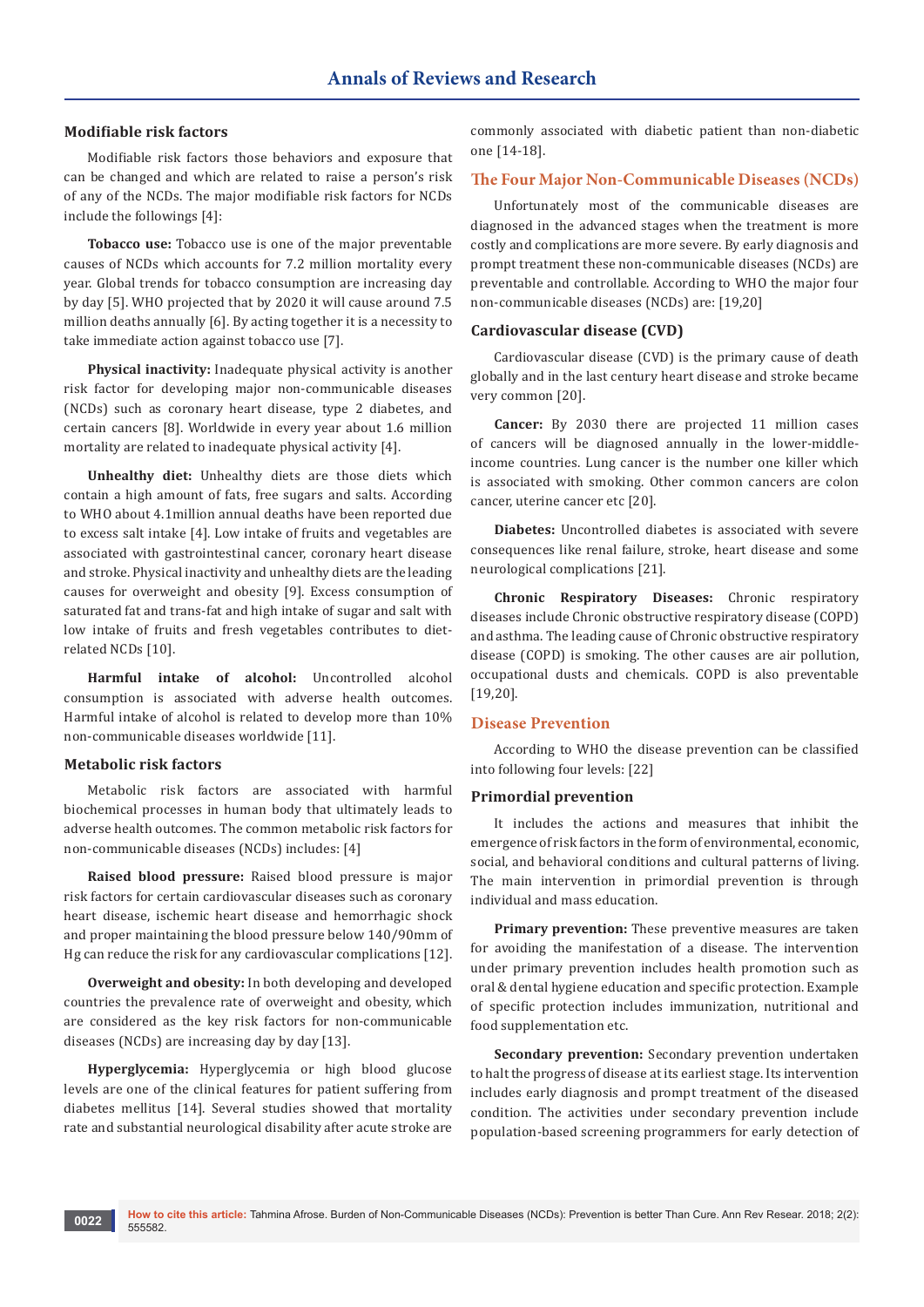diseases, provision of chemo-prophylactic agents to control risk factors of specific non-communicable disease etc.

**Tertiary Prevention:** The interventions under the tertiary prevention include disability limitation and rehabilitation. Disability limitation prevents the occurrence of further complications, impairments, disabilities and handicaps or even death. One example for disability limitation is application of plaster cast to a patient to prevent further disability like malunion or non-union. Rehabilitation can be medical, vocational, social, emotional or psychological rehabilitation (Figure 2).



## **Prevention of Non-Communicable Diseases (NCDs): The Way to Move Forward**

In the Global Action Plan for the Prevention and Control of Non-Communicable diseases, 2013-2020 Guide, WHO has given some recommendations in the following areas: [23]

## **Policy**

**Public awareness and Political commitment:** Raising public and political awareness about prevention and control of NCDs

**Integrated action:** Integration of NCDs into the poverty alleviation strategies.

**Capacity-building:** Strengthening international cooperation, capacity-building, health workforce, leadership, governance, multispectral action and partnerships for prevention and control of non-communicable diseases.

**Effective communications:** Effective communications has the key role behind raising public awareness.

**Social mobilizations:** Social mobilizations are a necessity for prevention and control of NCDs.

**Budgetary allocations:** It is a requirement to give more focus on budgetary allocations for prevention and control of NCDs.

**Development of a national multisectoral policy:** To develop and implement a national multisectoral policy with multi-stakeholder engagement for the prevention and control of non-communicable diseases is another key issue.

## **Tobacco use**

## **Taxation**

To reduce the easy accessibility and affordability of tobacco it is mandatory to increase taxation.

**Smoke-free environments:** It is required to make policy for creating and maintaining the smoke-free environments in all indoor workplaces, public places and also public transports.

**Public awareness:** Public awareness can be increased by effective implementation of different types of health promotion programs.

**Banning:** One of the effective policies is banning tobacco advertisement.

## **Harmful use of Alcohol**

#### **Public awareness**

This can be achieved by encouraging communities for life time modifications.

**Political commitment:** Effective implementation of political commitment has a crucial role in the reduction of the harmful use of alcohol.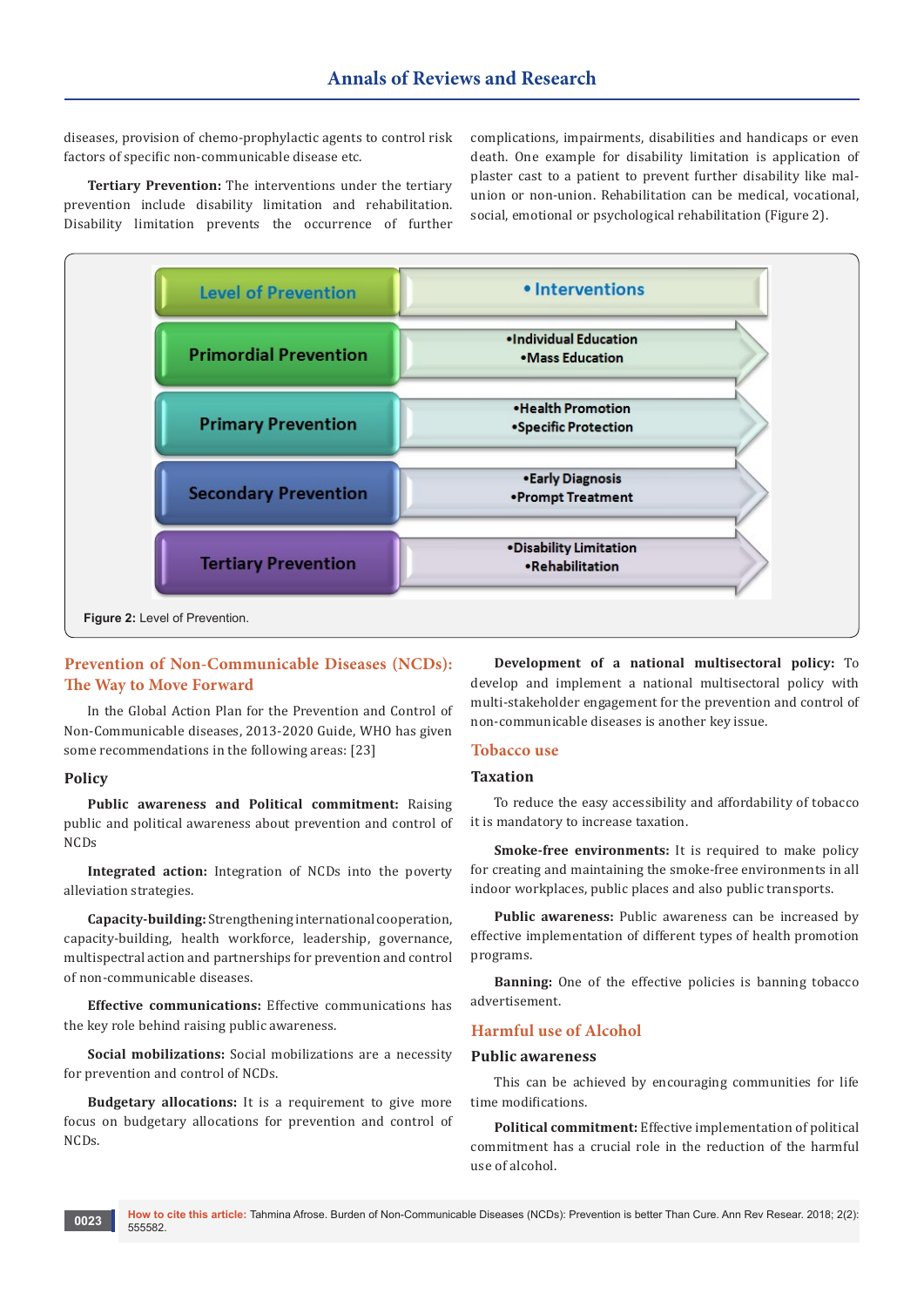**At risk group:** Providing early detection and immediate treatment at high risk groups can prevent any associated complications.

**Policy:** By strengthening and effective implementation the drink-driving policies and reducing easy accessibility and availability of alcohol can reduce the harmful effect of alcohol.

**Restriction and Taxation:** Restriction in alcohol advertising and increase tax on alcoholic beverages can prevent the easy accessibility of the alcohol.

## **Unhealthy Diet & Physical Inactivity**

## **Healthy Food**

Giving more priorities on fruits and vegetables, less salt intake and replacing saturated fats with unsaturated fats are the preliminary step to prevent non-communicable diseases (NCDs).

**Supportive Environment:** Self and health-oriented environments for physical activity are one of the mandatory conditions for a healthy life.

**Marketing of Healthy Foods:** By decreasing the marketing of fast foods or junk foods is one of the fundamental steps to take prevention at the primordial level. It will help the children to practice a healthy food habits from their early developmental stages of life.

**Strategy for Infant and Young Child Feeding:** By effective implementation of the WHO global strategy for infant and young child feeding will ensure all children worldwide a healthy childhood.

**Health Promotion Programs:** By implementing different types of health promotion programs about healthy diet and physical activity in every community will increase the public awareness globally.

**Food sanitation:** By strengthening and proper maintaining food security and food sanitation and implementing food-related policy options will promote healthy diet.

## **Financial Aspect**

By integrating very cost-effective non-communicable disease interventions into the basic primary health care package; sufficient trained workforce at Primary Health Care level; applying modern technologies in screening, diagnosis and for the treatment; availability of essential medicines for treatment of major non-communicable diseases (NCDs) in both public and private facilities; strengthening the health care system to identify the risk factors of the non-communicable diseases (NCDs) at all levels and implementation of cost-effective treatment modalities for palliative care will help to fight against non-communicable diseases (NCDs) burden worldwide.

#### **Specific Disease Related**

**Cardiovascular Disease & Diabetes:** Prevention and control of Cardiovascular Disease and diabetes can be achieved by:

**Appropriate drug therapies:** By prescribing acetylsalicylic, atenolol and thrombolytic therapy (streptokinase) for acute myocardial infarction and for congestive cardiac failure with ACE inhibitor, beta-blocker and diuretics CVD and diabetes can be prevented and controlled in time.

**Counseling:** Counseling the individual at risk is the primary step for prevention and control of diabetes and cardiovascular diseases.

**Population at risk approach:** Application of total risk approach for the purposes of diagnosis, treatment and control of hypertension and diabetes.

**Secondary prevention:** Secondary prevention of rheumatic fever and rheumatic heart disease through early detection and prompt treatment.

**Life time modification:** Lifetime modification for type-2 diabetes is essential.

**Immunization:** Influenza vaccination for diabetic patient is necessary.

**Pre-conception counseling:** Patient with uncontrolled diabetes are associated with adverse birth outcomes. So the individual at risk of diabetes are required appropriate preconception counseling.

**Secondary prevention:** Secondary prevention of diabetes mellitus by appropriate drug therapy prescribing angiotensinconverting enzyme inhibitor to prevent progression of renal disease.

**Tertiary prevention:** Tertiary prevention of diabetes mellitus by detection of diabetic retinopathy followed by appropriate laser photocoagulation therapy to prevent blindness and appropriate interventions for foot care.

#### **Cancer**

#### **Primary prevention**

Primary prevention of liver cancer can be achieved by hepatitis B immunization.

**Secondary prevention:** Secondary prevention of cervical cancer can be achieved by screening either by cervical cytology or visual inspection with acetic acid.

**Immunization:** Vaccination against human papilloma virus (HPV) can reduce the risk of cervical cancer.

**Population-based screening:** Population based colorectal cancer screening is associated with timely treatment. Screening by mammography at high risk group can reduce the mortality rate of breast cancer.

## **Chronic Respiratory Diseases**

#### **Cost-effective interventions**

Cost-effective interventions are a requirement to reduce indoor air pollution and to prevent occupational lung diseases.